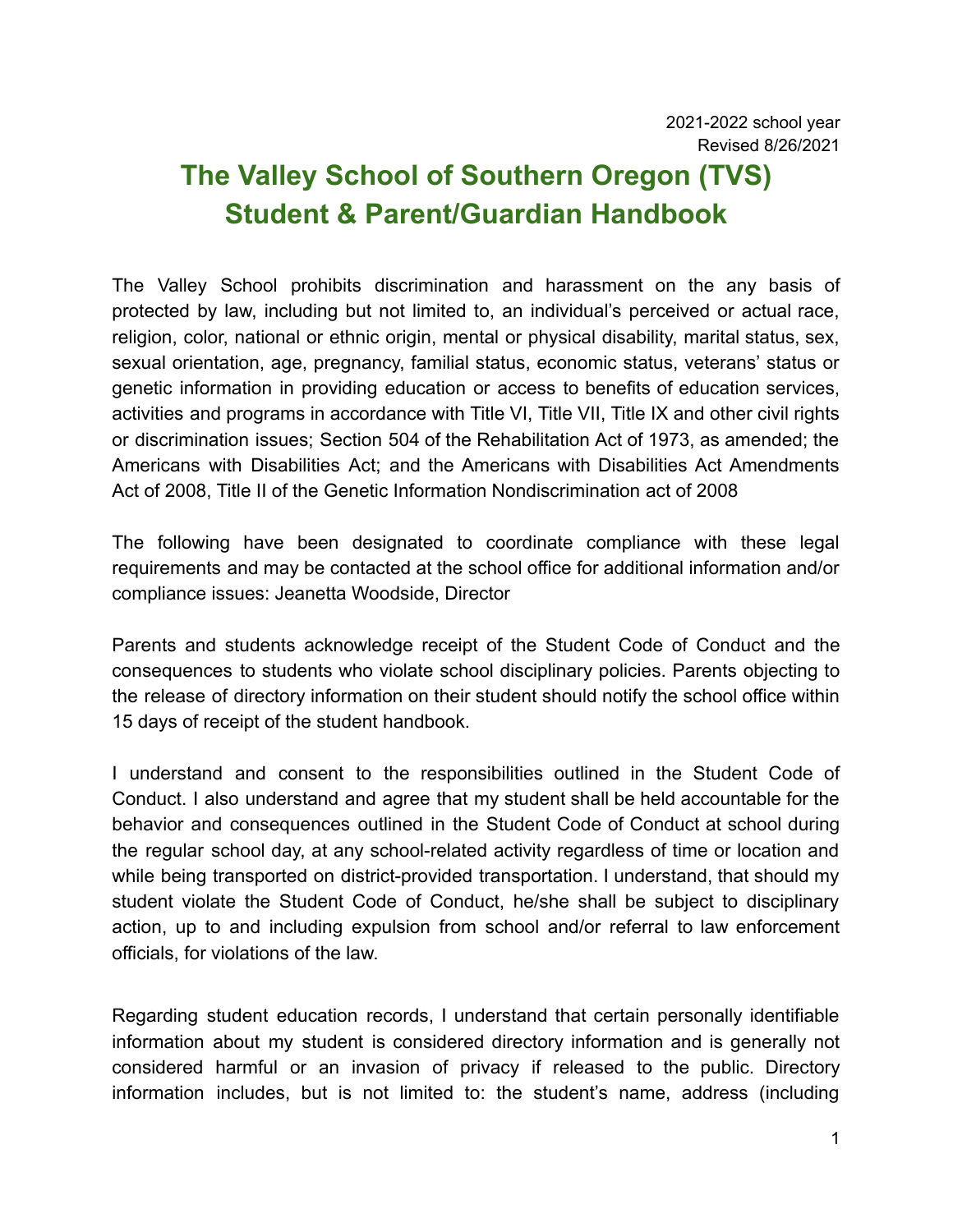electronic address), telephone listing, photograph, date and place of birth, major field of study, participation in officially recognized activities and sports, weight and height of members of athletic teams, dates of attendance, degrees and awards received and the most recent previous educational agency or institution attended. I have marked through those types of directory information listed above that I wish the school to withhold.

I also understand that the school is required by law to release secondary students' names, addresses and telephone numbers to military recruiters and/or institutions of higher education unless parents or eligible student's request that the school withhold this information.

I understand that unless I object to the release of any or all of this information within 15 school days of the date this student handbook was issued to my student, directory information may be released by the school for use in local school publications, other media and for such other purposes as deemed appropriate by the Director, and my secondary student's name, address and telephone number will be released upon a request made by military recruiters and/or institutions of higher education.

I also understand that certain student information is considered personally identifiable information and may be released only with prior notification by the school of the purpose(s) the information will be used, to whom it will be released and my prior written, dated and signed consent unless otherwise permitted by law.

Personally identifiable information includes, but is not limited to: the student's name or the name of the student's parents or other family member; the address of the student or student's family; personal identifiers such as the student's social security number, student identification number or biometric record; a list of personal characteristics that would make the student's identity easily traceable such as their date of birth, place of birth and mother's maiden name; information requested by a person who the school reasonably believes knows the identity of the student to whom the educational records relates; or other such information that would make the student's identity easily traceable.

| <b>Parent Signature</b> | Date |  |
|-------------------------|------|--|
|                         |      |  |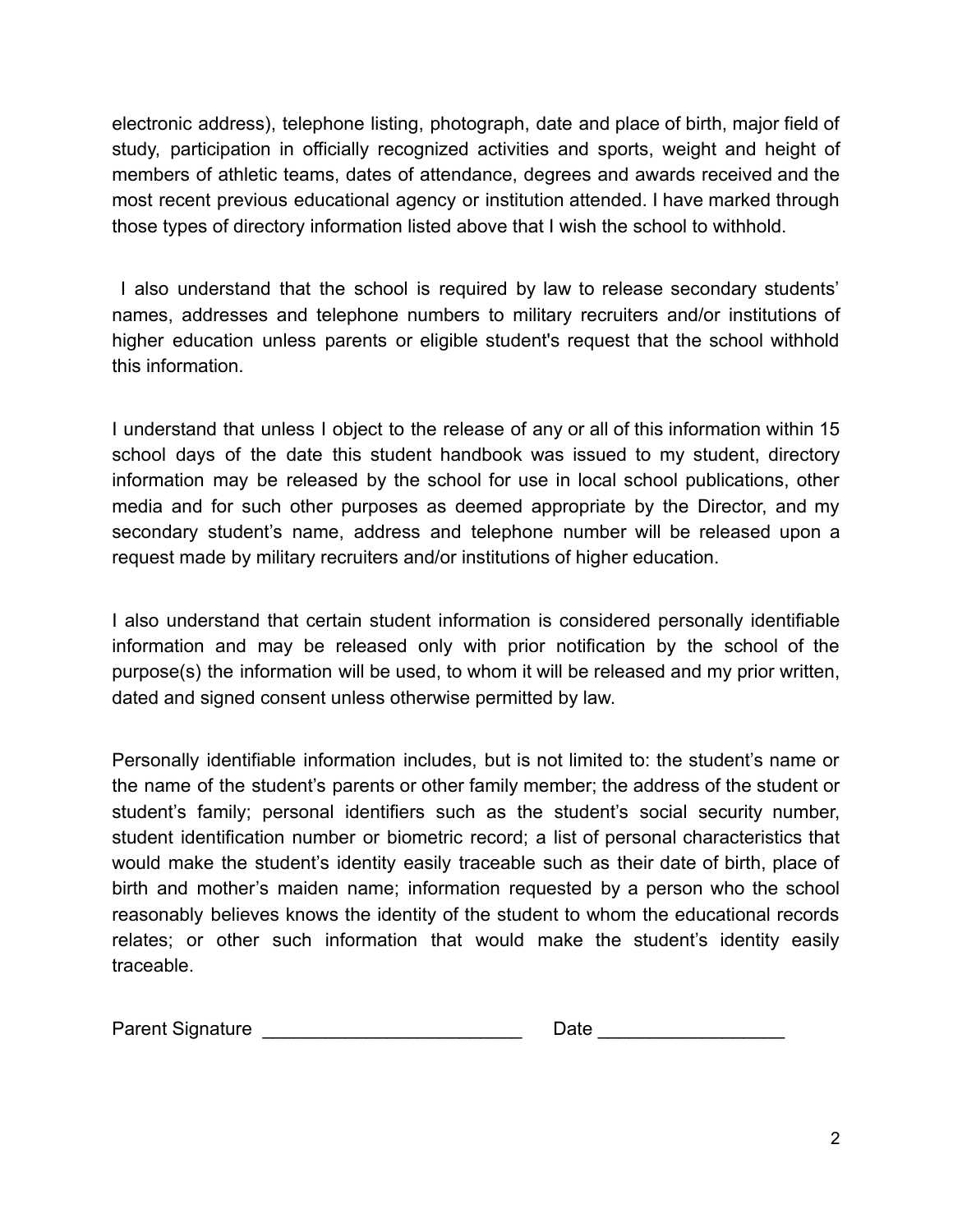## **COVID-19**

Please note that COVID-19 has affected a number of topics discussed in this handbook, and the majority of these topics refer to in-person learning. The Valley School will follow the Medford School District's Communicable Disease & Pandemic Protocol. You can find more information on Distance Learning in our Operational Blueprint for Reopening which is found on our website under Current Families>COVID-19. [TheValleySchool.k12.or.us](http://thevalleyschool.k12.or.us)

# **General Student Information**

The Valley School is located at 857 Valley View Drive, Medford, OR 97504. School begins at 8:30 a.m. and ends at 3:15 p.m. All students are expected to report to school on time and to remain until the end of the school day. Please note that the front office closes at 4:00 each day. Students must be picked up promptly before 4:00pm. Once students arrive on campus they may not leave except for school-related activities. TVS is a closed campus; even with parent permission, students are not permitted to leave campus.

### **Calendar**

The school year begins with a "soft start" for new students the 3rd week of August. The entire school participates in Fall in the Field Outdoor Ed trip the last week of August. We resume with our regular school schedule the Tuesday after Labor Day holiday. The last day of classes is in the third week of June. The school will close for two weeks in December for Winter Break and two weeks in March for Spring Break. At Thanksgiving, the school will be closed from Wednesday through Friday. The other state holidays that the school will close are Martin Luther King Jr. Day in January, President's Day in February and Veteran's Day in November. We do not have any short or half days on our calendar. See our website or the front desk for our annual school calendar, which gets adopted before July 1 every year.

# **Cancellation or Delay of School**

In case of inclement weather, other unsafe weather conditions, or a power outage, The Valley School may close school or delay the start of the school day. On those mornings when it appears that snow or ice may cause travel to be unsafe please tune to your local television or radio stations for announcements.

If, while school is in session, conditions threaten to make travel unsafe, school will either be closed or students will be kept on campus. In either case, parents will be notified. **We plan to follow the Medford School District's decisions on cancellations and delays.**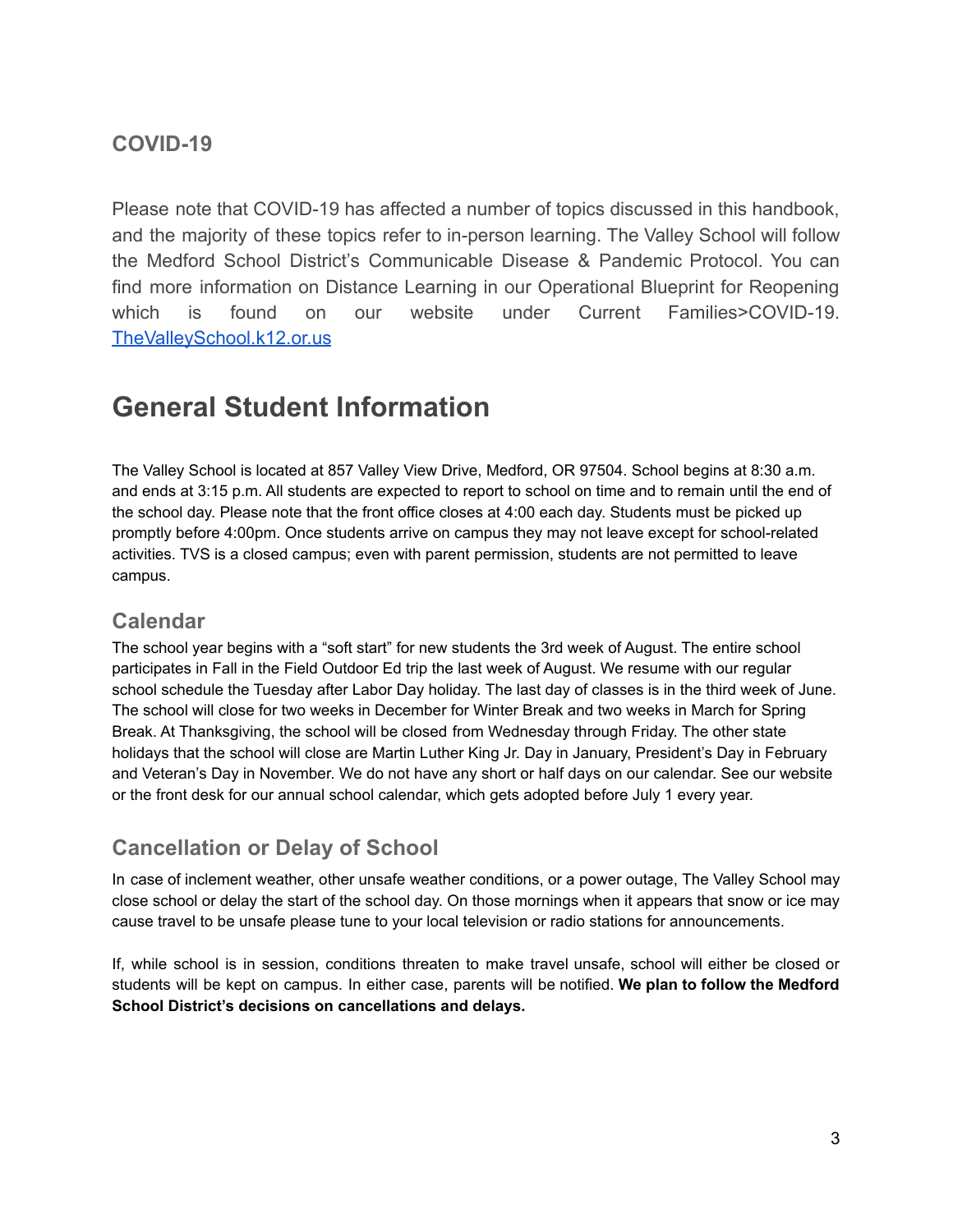### **Personal Items & Cell Phones**

For the student's protection, no valuable items should be left at school. We will provide students the opportunity to store valuable items in the school office during school hours, including cell phones and other electronics. If parents or students need to be in contact, they must use the school phone 541-842-3914. Please leave a message if no one is available to answer the phone and your students will return the call on their next available break from classes.

# **Academics**

## **STEAM-Montessori**

The Valley School, founded in 2015, is an adolescent Montessori program emphasizing the subjects of Science, Technology, Engineering, Arts and Math (STEAM). The following tenets are what makes a Montessori program unique and different from a traditional school experience

- 1. Focus on relationships, school community, and respect for a whole child education
- 2. Mixed grade classes allowing students to work at a more developmentally appropriate level, versus a strict grade level
- 3. Interdisciplinary teaching, referred to as a *cosmic education*
- 4. Educational experiences that is relevant and meaningful to students' lives, referred to as *practical life skills*
- 5. Hands-on education that engaging and *multisensorial*
- 6. Outdoor field experiences and place-based education are emphasized
- 7. Teaching guides that create a carefully *prepared environment* to allow for student autonomy, discovery, self-guided learning, independence and choice during their extended work periods.

## **Grading Scale and Expectations**

The Valley School strives to ensure that all students are college and/or career ready upon graduation from high school. We acknowledge that work skills acquired and honed during middle school are essential to achieving that greater goal.

Core subjects are graded using a percentage system, which equates to letter grades and elective courses use a rating scale based on participation and effort.

Because we have mixed-grade classes, we use a method of "teaching up". We present topics and standards at the top grade level of our group and then differentiate as needed to reach students who are not yet able to work at the top grade level. Teaching in this way gives younger students exposure and opportunities to work above what is typical for their grade level.

### **Independent Work Completion**

A Montessori classroom is for students who are motivated and willing to take ownership over their own learning. During independent work periods, Montessori students have certain assignments and projects to be completed in the time allotted. If students are unable to use their independent work time effectively and complete their work and assignments, the student will not be able to make academic progress and benefit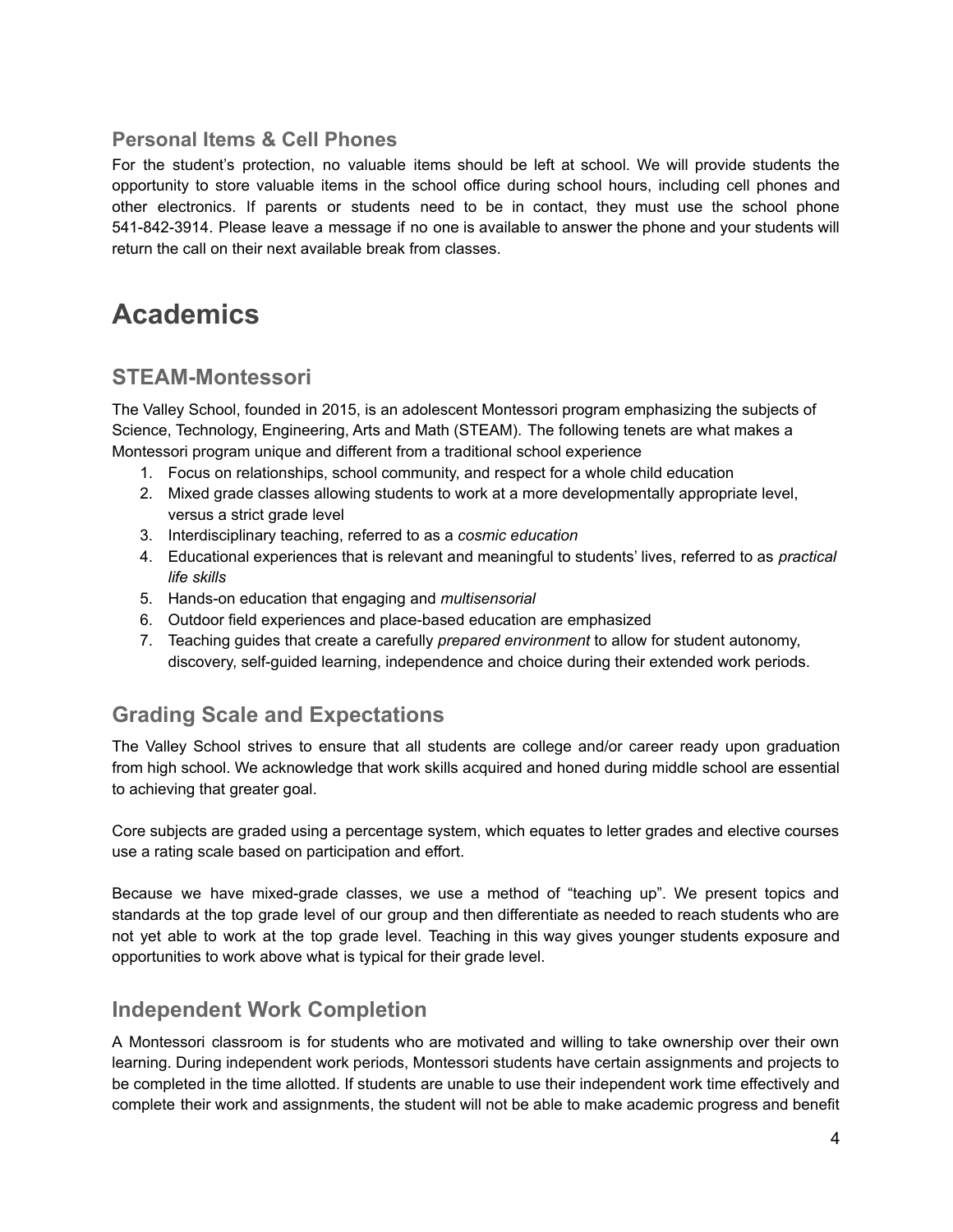from a Montessori classroom-style environment. Conferences with parents and teachers are held periodically to decide if a Montessori style school is appropriate for each individual student and if the student is making gains and benefiting from this unique classroom situation.

### **Homework**

As the Montessori school, The Valley School does not assign a large amount of homework. We encourage students to use their hours outside of school to participate in enrichment activities and spend time with friends and family. We believe the purpose of homework is to teach independence, responsibility and time management. At TVS, we teach these skills during the school day by assigning work and projects and giving students uninterrupted work periods where the learning habits of sustained focus and independence are learned.

# **Student Activities and Clubs**

The Valley School recognizes the value of extra-curricular clubs in the adolescent experience. Clubs give students chances to practice leadership, collaborate, plan projects, set goals, and learn execution and follow through. Our ability to offer after-school clubs will be contingent on supervision and parent volunteer availability. The following are examples of student-led clubs that The Valley School students have started in the past: Student Leadership, Harry Potter Club, Art Club, Strategy Game Club & Drama Club. We encourage any student with interest in starting a club to meet with administration to complete the club proposal.

### **Athletics**

The Valley School participates in the Southern Oregon Middle School School Conference (SOMSAC). Depending on coach and volunteer availability, we strive to offer Cross Country, tennis, downhill skiing/snowboarding, basketball, volleyball and track and field. We are always open to the idea of offering other sports to our students when coaches and facilities are available. State charter law states that charter school students are eligible to participate in sports at their neighborhood Junior High (7th & 8th grade). This decision will be made by the Medford schools and parents are encouraged to seek answers at the designated school. Students/families would be responsible for their transportation and still need to pay any activities fees required by other students.

## **Activity and Field Study Transportation**

All parent volunteers who transport students must complete the appropriate paperwork in advance and be registered as a parent volunteer with a background check completed before the trip.

## **Behavior At Community Activities**

It is the goal of the The Valley School to promote respectful and appropriate behavior during all times when participating in activities in our community. It is the responsibility of all stakeholders of The Valley School to promote a positive, respectable presence while representing our school at all events outside of the school.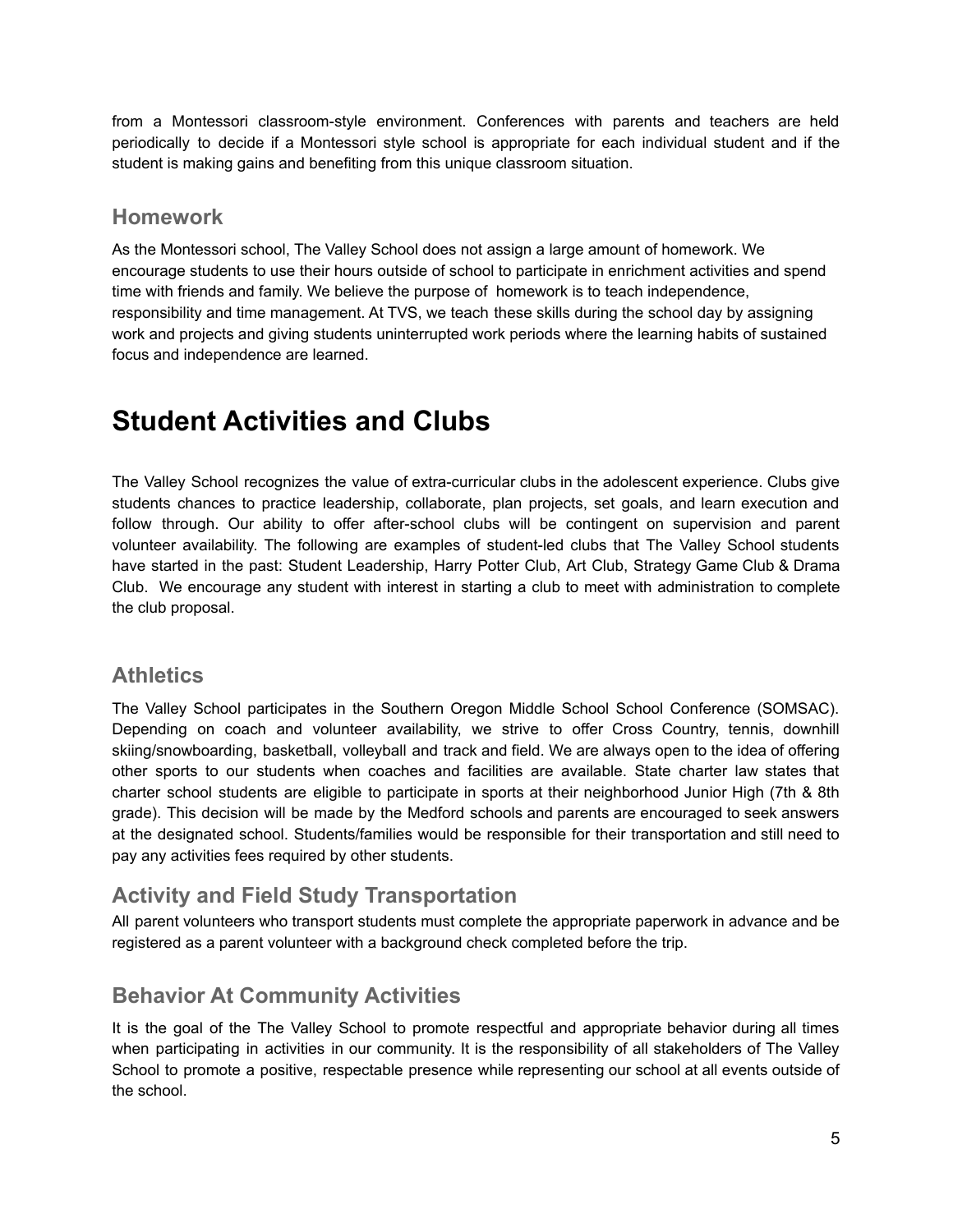## **Social Events**

Student Leadership, along with parent volunteers organize social activities at the school outside of the learning hours with the hope of sponsoring a fall and spring event. The following are guidelines for students planning and attending social events

- plan the event well in advance to include adult supervision, set up, thorough clean up, reasonable expenses, minimal entrance fees. Event organizers should budget carefully to ensure that event costs are covered and fees charged do not exclude anyone from participating.
- The volume of the music at an event must be moderate and choice of music may not be considered offensive to students or parent volunteers.
- Not all out-of-school functions will be open to students not attending TVS. If the event is open to guests, students who invite a guest to a dance or social MUST obtain a Social Function Permission Form in advance. This permission form must be completed by the visiting students' parents and returned to TVS front desk 24 hours in advance of the hosted event.
- Clothing shall be suitable for the occasion and follow any pre-agreed-upon dress code for the event.

# **Attendance Policies**

# **Signing in and out of school**

Students who have an approved excuse for leaving campus during school MUST sign out and sign back in at the front desk if they return that day. Furthermore, students who are being picked up by their parents/guardians must wait in the reception area. Only adults listed on office paperwork may sign a student in or out of school, unless prior guardian permission is given.

### **Attendance and Absence Procedures**

Regular attendance is imperative for the success of the academic program and for the students. The Valley School can't function as a community if all of its members are not present. If your child will be absent from school, please follow the procedure below:

- If a student is going to be late or absent, it is the responsibility of the parents/guardians to phone/email a note to the school before 8:30 a.m. on each and every day of their absence.
- If no call is received, staff will begin making safety calls to guardians to check student absences for that day, as per Oregon law.

# **Absentee Policy and Short Term Leave of Absence Form**

Regular attendance is imperative for a student to make academic progress at The Valley School. The majority of school work in a Montessori-style school is in-class collaboration, projects and discussions. This work cannot be sent home or made up after an absence. Therefore, it is our expectation for our students that their attendance remains above 95%. If and when a student's attendance drops below 95%, an attendance conference may be requested with families to see how we can support regular attendance.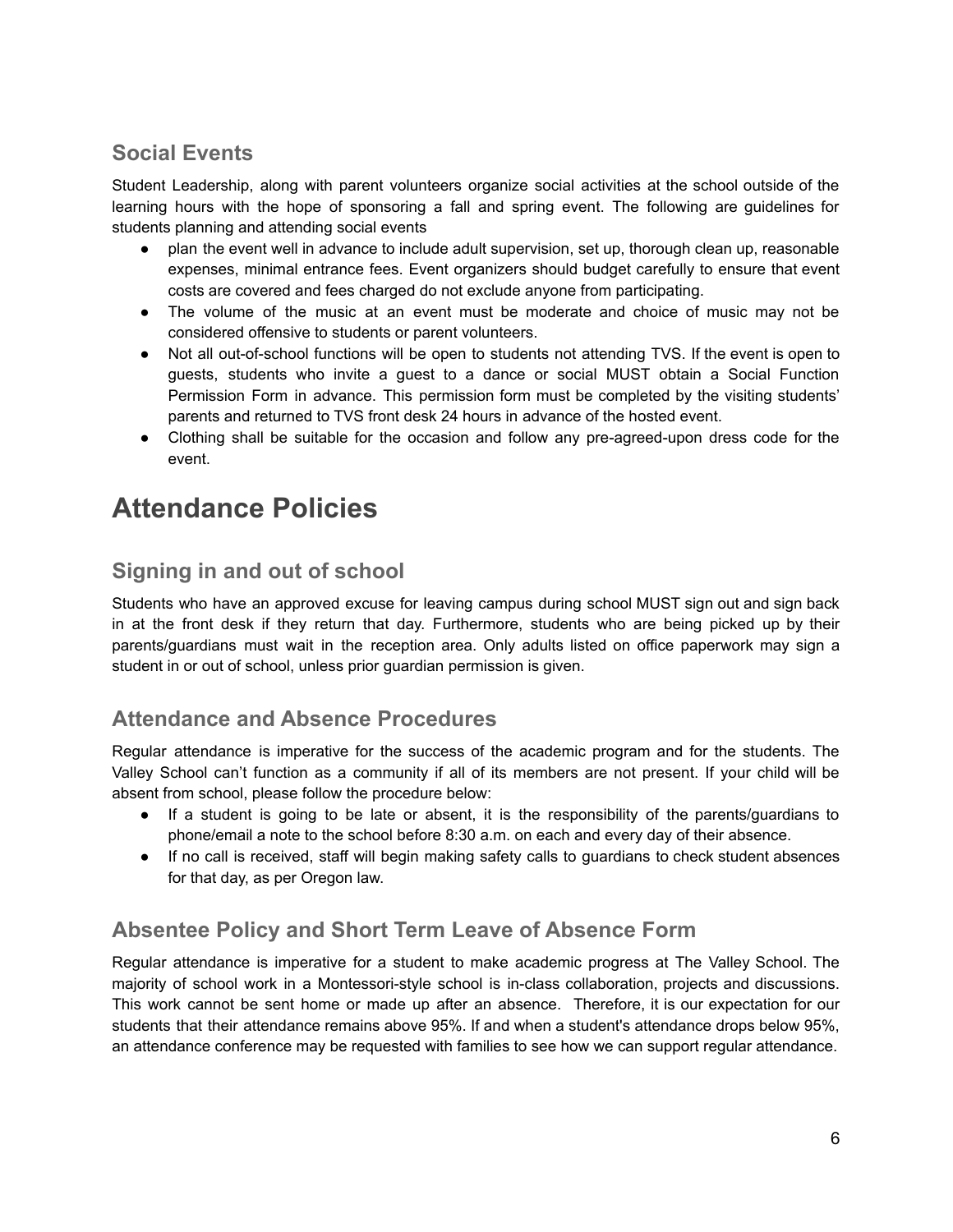If a student is absent more than ten days in a row, they will be dropped from school enrollment. This means that their spot will be offered to the next student on the waitlist for enrollment.

If a student has an unexcused absence (i.e. no notification from a parent/guardian), the unexcused absence will be recorded in the student's educational file.

### **Communicable Diseases**

TVS will follow the Medford School District's Communicable Disease Prevention Plan & Medford School District's Pandemic Protocol. More information can also be found on The Valley School's [Operational](https://05e40f77-aa9a-4b20-b482-7c764987d02b.filesusr.com/ugd/0b7962_07f4fde95ede4fa0980d091ccd421285.pdf) Blueprint for [Reopening.](https://05e40f77-aa9a-4b20-b482-7c764987d02b.filesusr.com/ugd/0b7962_07f4fde95ede4fa0980d091ccd421285.pdf) All documents can be found on our website TheValleySchool.k12.or.us under Current Families>Covid-19

### **Visitors**

The school is required by law to protect its students and to be aware of the presence of strangers who enter the school grounds. Permission to bring friends to visit the school anytime during school hours must be obtained from the School Director at least a day in advance. All visitors to the school MUST sign in at the office, receive and wear a visitor's pass and sign out when leaving. The Valley School has the right to refuse any visitors on campus. The campus is open to parents. However, they must sign in at the front office and wear a visitor pass when visiting on campus.

# **Discipline Policies**

## **Probation, Suspension, and Expulsion**

The Valley Public Charter School staff employ a restorative justice approach to help students identify choice points, take responsibility for their actions, and decide how they will address the harm they have inflicted on others. All students attending The Valley Public Charter School are expected to be respectful of themselves, respectful of others and respectful towards the environment. Therefore, The Valley's School's discipline policy is as follows: When, in the judgment of the teacher and/or administration, a child's behavior is disruptive, disrespectful, cruel or unsafe to the child, others, or the environment, the staff will implement positive behavior supports and interventions, with a restorative justice focus.

Each teacher will develop his/her individual way of effectively addressing the array of behavior challenges that could arise in the classroom and elsewhere on the school grounds. As a Montessori teacher, her/his interventions are expected to be formulated based on

1) respect for the child,

2) knowledge and understanding of the developmental needs and characteristics of the child, as well as the needs of the group, and

3) the understanding that appropriate behavior must be first carefully taught and modeled

4) the knowledge that behaviors are a child's way of communicating that his/her needs are not adequately met by the teacher or the environment.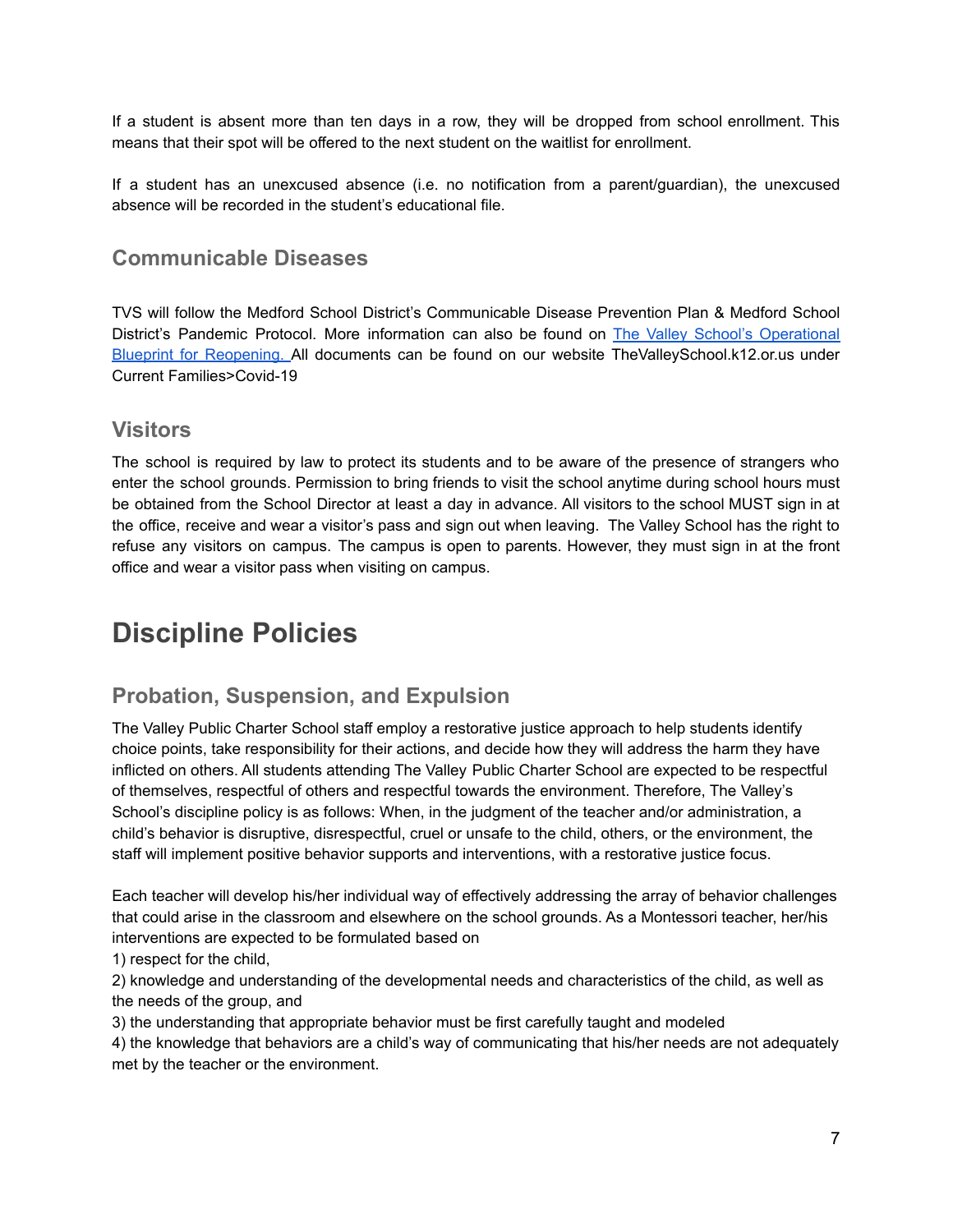The goal of each intervention is to assist the child(ren) to develop the communication skills needed to advocate for oneself, as well as apply appropriate self-control and self-discipline. The manner in which each intervention is made will reflect a patient attitude. When and if a student demonstrates an inability to respond appropriately to ordinary, verbal requests or directives, and/or is otherwise signaling through behavior that he/she has needs that are not being met, the teacher should respond in a proactive way by meeting with the child and his/her parents to discuss concerns. At this point, the teacher might want to consult professionally with his/her colleagues and/or other qualified persons for input regarding additional or alternative approaches and interventions.

#### Behavior Guidelines:

#### Level One:

Incidents of not meeting classroom expectations will result in an immediate and instructionally-based staff response. The teacher/staff member will meet with the student, teach and model expectations and **document the incident** using his/her own system.

Examples of Level One Behaviors: Off-task, disruptive behavior, disrupting or violating others' rights to learn, inappropriate comments that make others uncomfortable, refusing directions, inappropriate computer use, littering or minor damage to the school or materials.

#### Level Two:

Either repeated Level One behaviors or those of a greater intensity, frequency, intent or result but are not yet at the level Three. The teacher/staff member writes/documents an **Incident Referral report** recommending a natural **consequence** and **contact the student's parent/guardian**. The Referral Report is for teacher documentation and a copy is sent to the parent and given to administration. A copy is kept in the student's private behavior/disciplinary file.

Examples of Level Two Behaviors: Repeated Level One behaviors or disrespectful behavior that results in the violation of another's right to feel safe emotionally and physically (verbal provocation, directed profanity, teasing, intimidating).

#### Level Three:

Serious misconduct and behaviors that endanger the safety or well being of students and/or staff or behaviors that result in the sustained disruption of normal classroom and school function. These behaviors can result in immediate suspension but may also be corrected with a variety of consequences. Students who engage in Level Three behaviors will be **referred to the administration for immediate corrective action**. **The first hand witness and/or administrator will write the referral, meet with the student, issue appropriate consequences, notify parents, and facilitate corrective action designed to help improve the student's behavior.**

Examples of Level Three: Repeated Level Two behaviors with attempts to correct with parent involvement, fighting, defiance, harassment, bullying, theft, unsafe activities, obscenities, weapon or drug possession, or serious classroom disruption. Action will be taken by the administrator and parent will be contacted. Discipline actions may include meeting with the student, having the student spend time outside of the classroom or out of school (suspension) and requiring that the student return to school only after a conference with the parent is held.

The Valley School maintains an engaging academic environment and a deep sense of community. Rules for participating in the community are clearly and regularly communicated to students and their families. Repeated violations of the rules can and will result in suspension or expulsion, as the individual situation warrants.

The Valley School administration and staff trained and implement Restorative Justice practices. **Restorative justice** is a theory of **justice** that emphasizes repairing the harm caused by criminal behaviour. It is best accomplished through cooperative processes that include all stakeholders.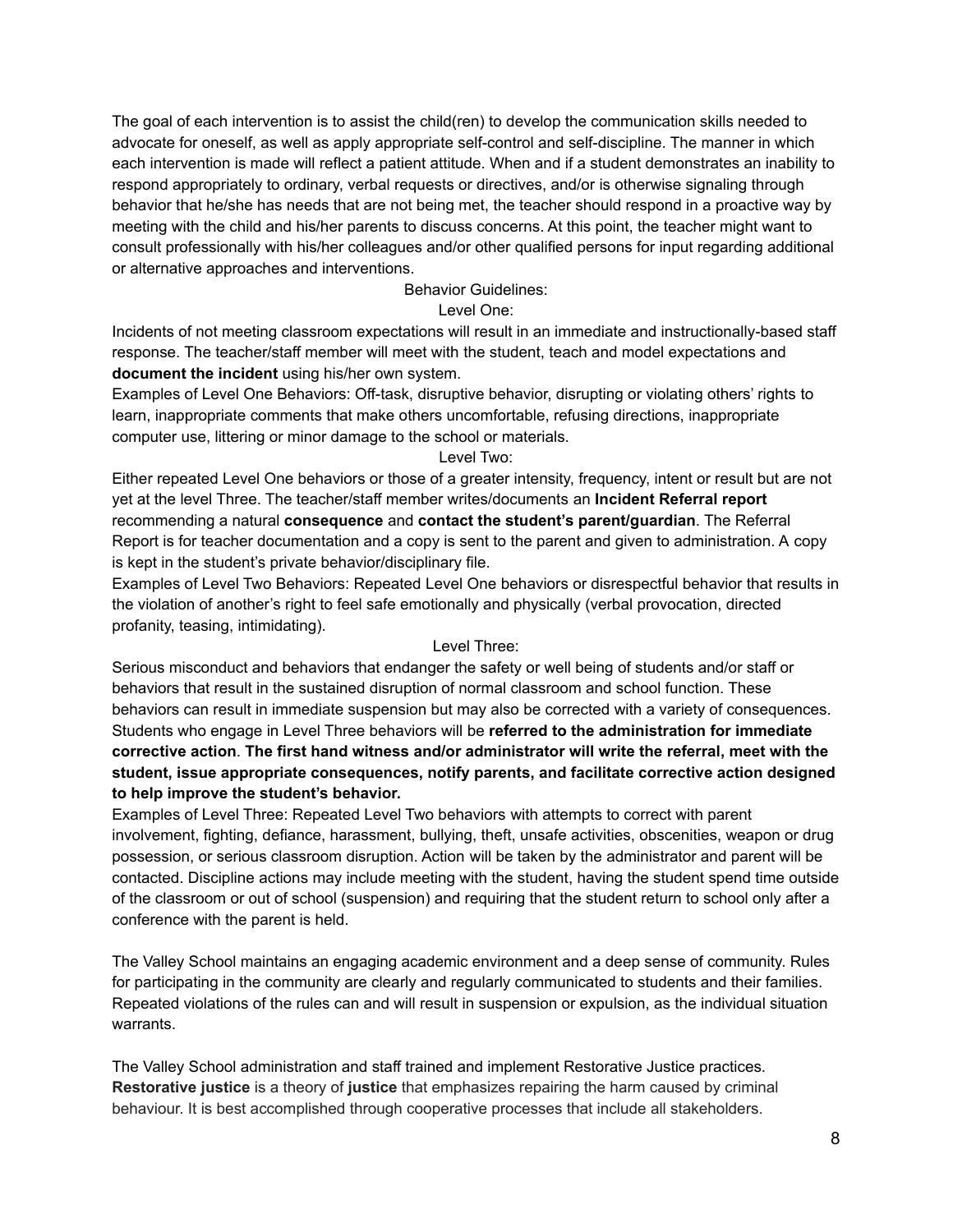The Valley School will regard suspension and expulsion as a last resort. Criteria for suspension and expulsion of students shall be consistent with all applicable laws. The school has discretionary power in invoking disciplinary actions and procedures in order to maintain a climate conducive to learning and to the protection of individuals and property. The school administration shall consider the age, developmental level, disabilities and past pattern of behavior of a student in determining whether to suspend or expel that student. The Valley School will develop policies, in collaboration with parents and teachers that observe fair and lawful standards of due process hearings that will conform to the state and federal laws regarding discipline and grievances.

### **Alcohol, Drugs, Tobacco Products, and Other Substances**

Possession or use of intoxicants at any time may lead to suspension or expulsion. The same rule applies to the use or possession of drugs or any drug paraphernalia. The same criteria will be applied in determining the use of alcohol and the use of drugs. The Valley School is a tobacco and marijuana-free campus. The possession or use of tobacco, matches, and/or lighters is also prohibited on school premises and at school-sponsored functions, regardless of location. Infractions will lead to disciplinary action. Any student found using, distributing, or possessing drugs, alcohol, drug paraphernalia, tobacco and tobacco products on campus or at a school-sponsored activity will face immediate disciplinary action including suspension or expulsion.

### **Computer and Electronics Acceptable Use Policy**

All custodians and students must agree to and sign The Valley School Electronic Media, Devices, and Systems Acceptable Use Policy before using technology at TVS. Use of any of the school's computers, computer networks and Internet services is a privilege which may be restricted or revoked at any time. Anyone who uses school computers or computer services agrees to comply with the school's acceptable use policy that is signed by parent and student prior to enrollment. Students who use the school's equipment or internet to access or attempt to access unauthorized sites, who procure inappropriate information or images, who use inappropriate or demeaning language, or who damage or deface computer hardware or software will lose their computer use privileges and/or be subject to disciplinary action and held responsible for financial damage, if applicable.

1. **Personal Responsibility.** Students accept personal responsibility for reporting any misuse of the network to an appropriate staff member. Misuse may come in many forms, but is commonly viewed as any message sent or received that indicates or suggests pornography, unethical or illegal solicitation, racism, sexism, inappropriate language, any form of plagiarism (not accurately crediting another author's work - including the work of other students) and other issues described below.

2. **Acceptable Use.** The use of technology at school must be in support of educational goals and/or research. *Students must understand that technology is not to be used for recreation, games, web logging or e-commerce of any kind.* Students must also understand that sending or receiving information in violation of any school rule, school policy, state or federal regulation or this contract is prohibited. The following materials may not be sent or received by students: obscene or pornographic material, profanity or graphic pictures that may be offensive to others in our school community, material which promotes racial, ethnic or religious hatred, copyrighted material (without expressed permission and/or without proper crediting) or threatening, harassing, demeaning, or obscene material. Students will be personally responsible for this provision at all times when using the Internet or other electronic information service. Messages relating to or in support of illegal activities will be reported by school officials to law enforcement authorities.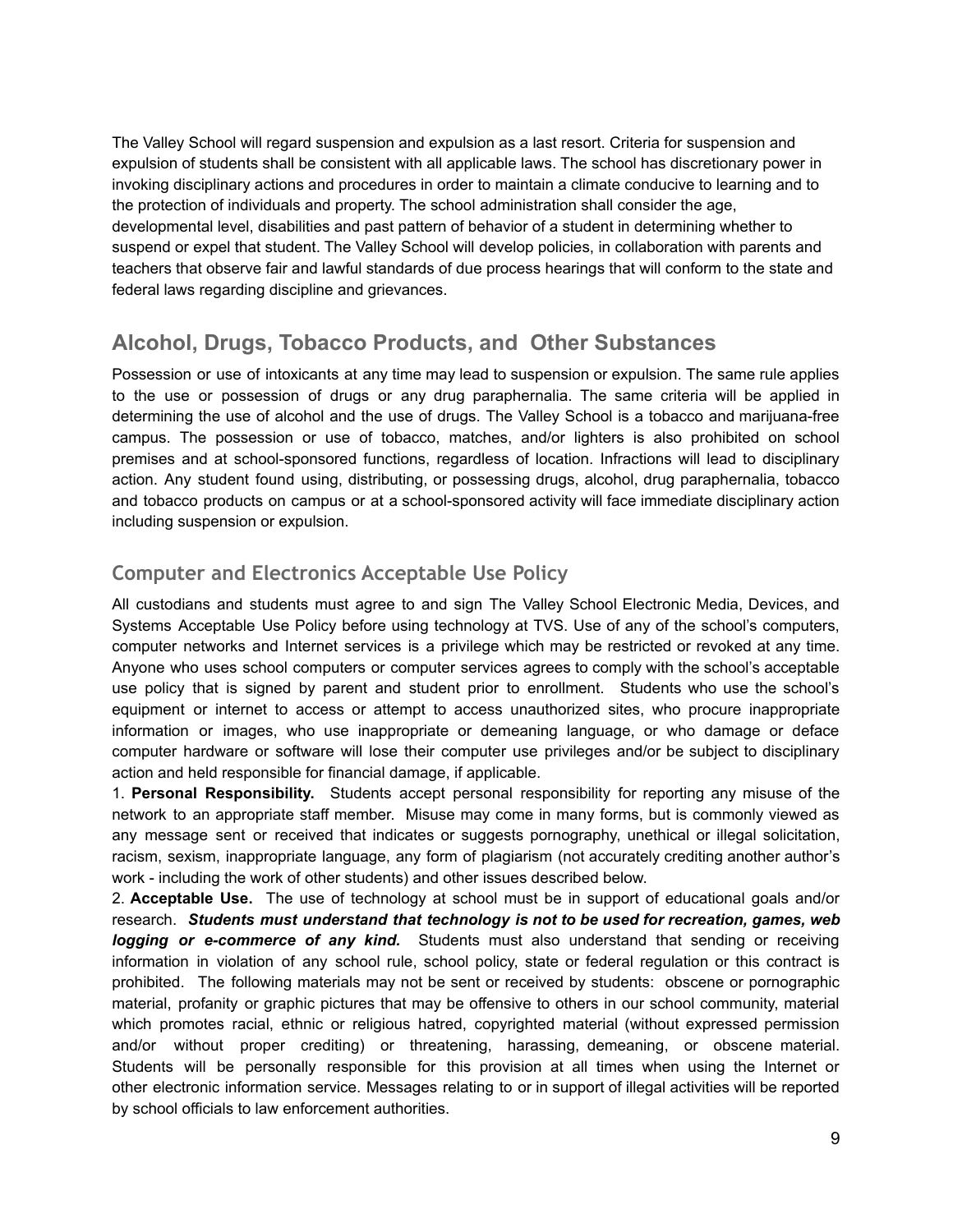*3.* **Privileges.** The use of any information system and its resources is a privilege, not a right, and inappropriate use will result in a cancellation of those privileges as well as possible disciplinary action. Each student is to use his or her school assigned User IDs and password. *Use of someone else's 'user account' is a violation of this contract. All parties involved will have access to the school network, computers and its resources denied; and in addition, the user will be subject to disciplinary action or termination of privileges.*

4. **Services.** The Valley School makes no warranties of any kind, whether expressed or implied, for the service it is providing. The Valley School or the teachers will not be responsible for any damages suffered while on this system. These damages include loss of data as a result of delays or service interruptions caused by the system or anyone's errors or omissions. Use of any information obtained via the computer information system is at your own risk. The Valley School specifically denies any responsibility for the accuracy of information obtained through allowing access to the Internet.

5. **Network Etiquette and Privacy.** Students are expected to abide by the generally accepted rules of network etiquette. These rules include (but are not limited to) the following:

APPROPRIATE LANGUAGE: Students are expected to use appropriate and considerate language. The use of profanity or abusive or demeaning language *will result in disciplinary action*.

PRIVACY: Do not reveal any personal information, your home address, personal phone numbers or any information about other students or staff. Do not share your **USERNAME** or **PASSWORD** with anyone. You may be held liable for someone else's misconduct.

DISRUPTIONS: Do not use the district/school network, school, district, or personal technology in any way that would disrupt the use of the network by others.

6. **Security.** Security on any computer system is a high priority because there are so many users. The Valley School reserves the right to monitor all use on these systems either electronically or by school personnel. If you identify a security problem, notify your teacher at once. Never demonstrate the problem to other users. *Never use another individual's account***.** Any incidence of hardware or software damage (including viruses), any attempt to use equipment without permission or access unauthorized databases will be cause for disciplinary action, and students will be held responsible for any financial impact. Any user identified as a security risk will be denied access to the computer information system. School rules for behavior and communication shall apply to all use of school computers, networks, the Internet and the school's web pages. Students agree to comply with school policies and the rules of any network accessed. Students must follow the directions of teachers and staff. School computers may never be used for commercial purposes to include offering, providing, or procuring goods or services for personal use. Students who use equipment without permission, who access unauthorized databases, who procure inappropriate information or images, who use inappropriate or demeaning language or who damage or deface computer hardware or software will lose their computer use privileges and be subject to disciplinary action.

## **School Transportation**

First Student Bussing provides two bus trips to and from The Valley School and Hedrick and McLoughlin Junior High. Parents will coordinate the bus trips with First Student and the Medford School District Transportation Department. Expectations for student behavior while riding in school buses are posted in each school bus. By boarding a school bus, students agree to follow all posted regulations. Repeated violations may lead to loss of bus riding privileges and/or other disciplinary measures as per First Student policy.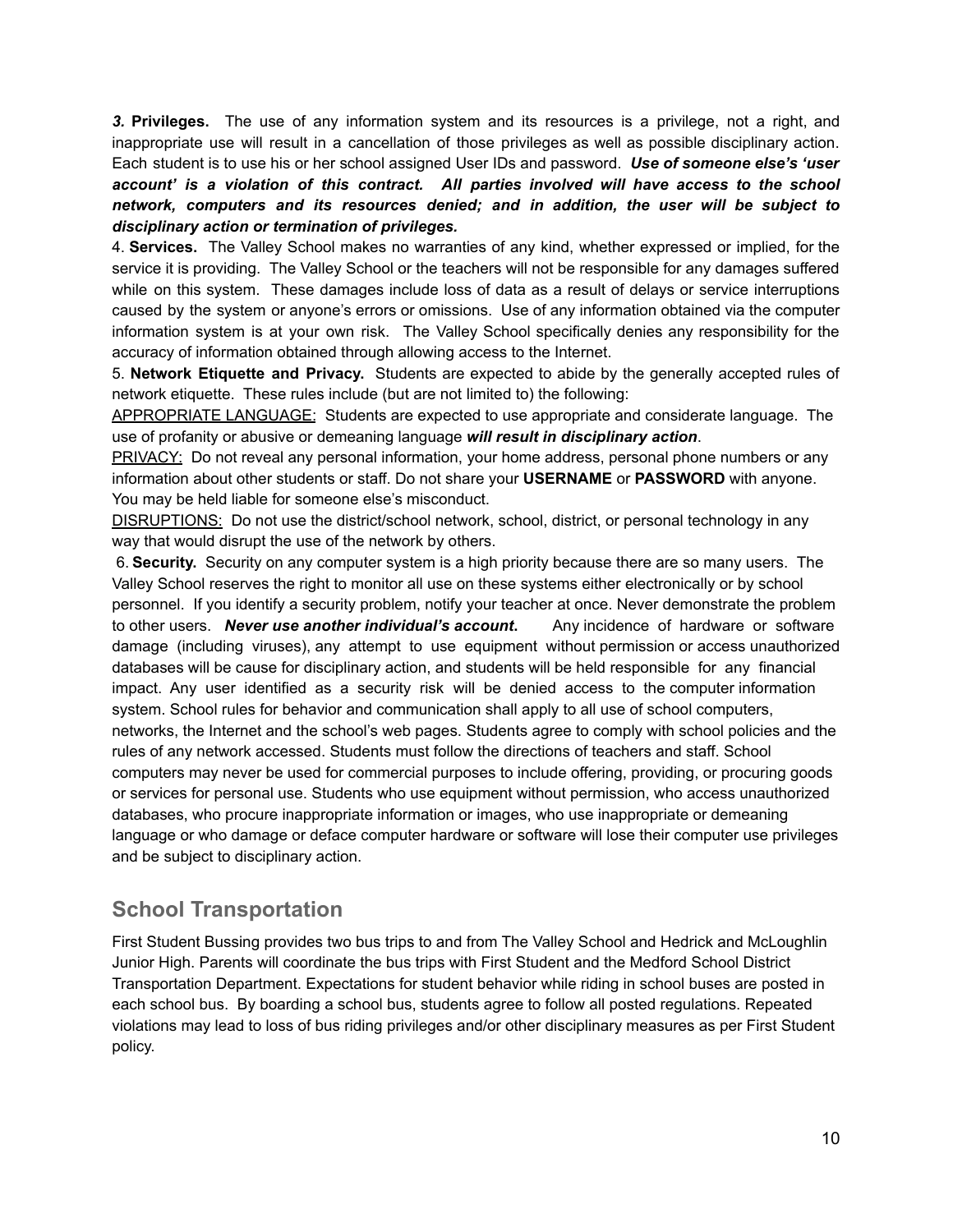# **Dress Code and Personal Appearance**

Students are expected to present a neat, clean appearance both physically and in attire, bearing in mind that something that is appropriate in one place may not be appropriate in another. This means that clothing which is offensive, distracting, or makes participation in the school-day activities difficult may be called into question and potentially deemed unacceptable by administration. The overall goal of the Dress Code is to maintain a school environment that is conducive both to work and learning. The following standards have been established regarding clothing: Clothing that is revealing, has offensive words or pictures, or that allows undergarments, including bras and underwear to show, are not acceptable. Shirts and tops should at no time reveal the midriff and excessive chest cleavage. If any midriff shows when you raise your arms above your head, then the top is not appropriate.

Pants, shorts and skirts should fit sufficiently to stay in place at the waist, and not reveal underwear. For safety reasons, students may be required to wear closed-toe shoes in science and PE classes and for all field study and field trips.

### **Health Insurance**

All students are expected to be covered by health insurance. The Valley School carries additional accident and liability insurance, as required by law to cover students and volunteers engaged in school activities, with the exception of transportation of students in personal vehicles. In these instances, primary responsibility and liability rests with the driver.

## **Medication Policy**

The Valley School must follow certain procedures with regard to medication at school. No medication of any kind may be provided by the school, and no medication may be administered by any school personnel without written direction from the physician, parent, or guardian. Staff will be trained annually in medication administration, including but not limited to glucagen for diabetics and epipen injections. Any medications brought to school are to be brought to the office where they will be labeled and placed in the safe. Medications must be in their original containers or prescription bottles, including over-the-counter medication. Parent/guardians must fill out and sign a waiver in order for school staff to dispense medications. This form is available in the office.

## **Permission, Media Permission, & Notification Forms**

Throughout the year, The Valley School publishes pictures of the activities and accomplishments of our students in a variety of ways—through our internal and external publications, our website, news releases, and, at times, on television. We would like to be able to include your child in our media coverage, but we also want to be sensitive to our students' privacy. **Please notify the school in writing if you would like to exclude your child's name or picture in the school's publications.** Please be advised that through the course of conducting daily school business your child's name and photo may appear in *internal*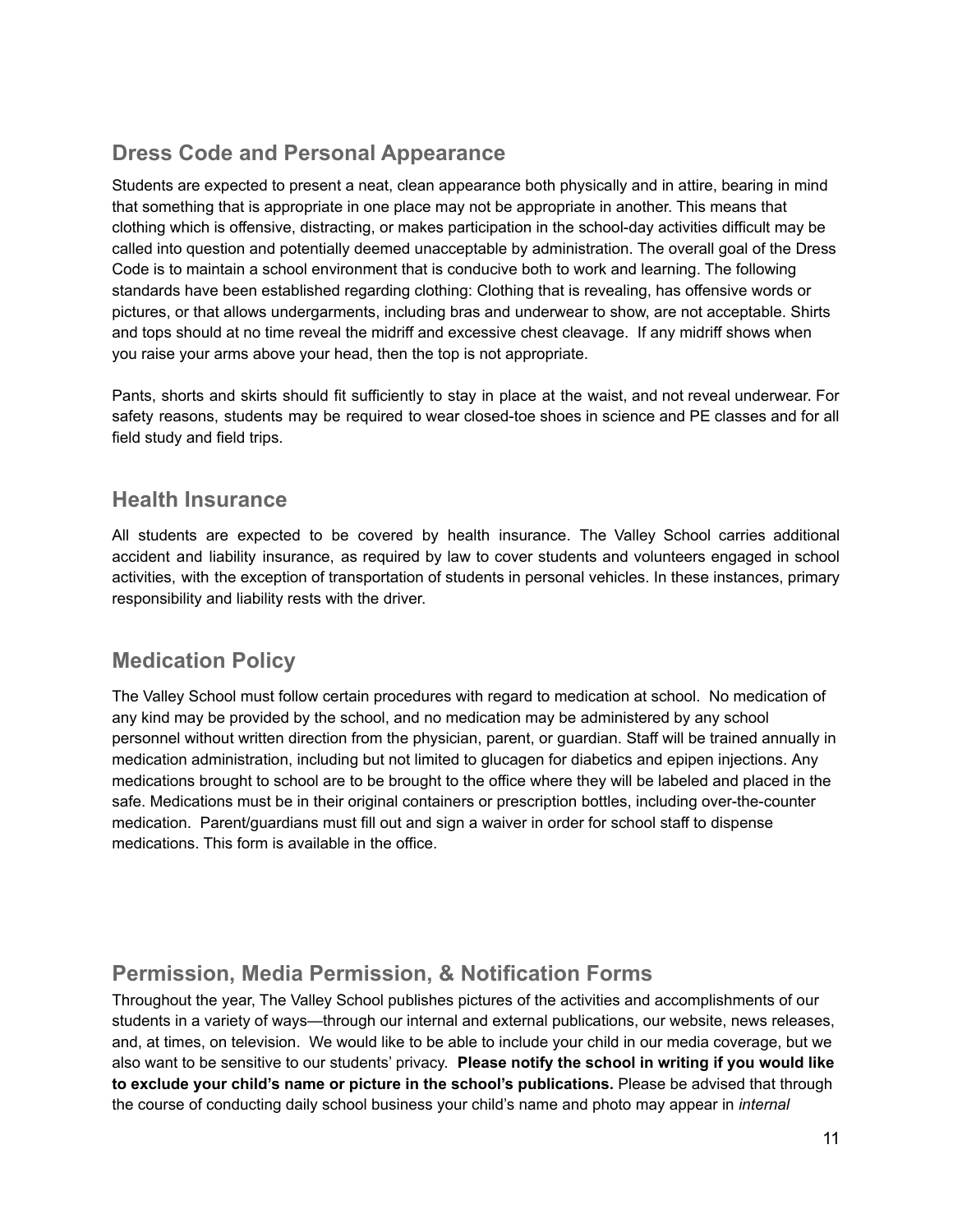publications for distribution only within the school community (such as the yearbook or student publications). Your child may be pictured in a large group photo, especially as a sports or theatre participant (without his/her name), in any of the above media. Also, please be aware that from time to time, media companies and individuals over whom we have no control take pictures of the school and our students. The school is not liable for the use or misuse of any pictures so taken. If you have questions, please contact the administration.

# **School Funding**

Public charter schools receive only a portion of state funding provided to a district public school. Therefore, charter schools must rely on grants, fundraisers, and donations to remain fiscally sound. Family participation in fundraising, including connecting local business, foundations, etc. to the school director, is necessary and encouraged.

## **Student Supply Fees: Science Lab and Field Trip**

We publish a list of student supplies and materials to start the year. In addition, we ask each student for the following non-refundable student supply fees used to purchase the consumable science lab supplies which includes solutions, eyewear, dissection specimens, disposable gloves, etc. A field trip fee is collected at the beginning of the year to help supplement the multiple, enriching field trips we have in store for our students. This will not cover the entire cost of the year's field studies and we will continue to fundraise and grant write to cover the rest of the cost. Financial Aid and Scholarships for these voluntary fees are available and given to families who would be put in financial hardship, please speak with the administration.

## **Emergency Procedures**

The school will adopt emergency procedures and disaster plans that will be made available to staff and families. The emergency procedures plan will detail responsibilities in the event of such emergencies as natural disasters, fire, safety threats, illness or injury of a student or staff member, disorderly behaviors, disturbances at school activities, and the authorized use of force on school property. Emergency procedures regarding safe evacuation of the building will be located at strategic locations within the school building to allow for quick and safe evacuation when needed.

# **Volunteer Participation**

A charter school relies on parent involvement. Each family is required to volunteer 2 hours a month or 20 total hours a year to the operation of the school. Options include volunteering during the school day, chaperoning field trips, volunteering for work parties, participating in steering or fundraising committees, or running errands for the school as needed. Other volunteer opportunities can be arranged with personnel directly- please visit or call the front office.

### **Meals**

Students have the option to bring a lunch from home or purchase a Sodexo sack lunch. Sodexo lunches must be paid for through their online meal payment site found at [www.mymealtime.com](http://www.mymealtime.com). Students who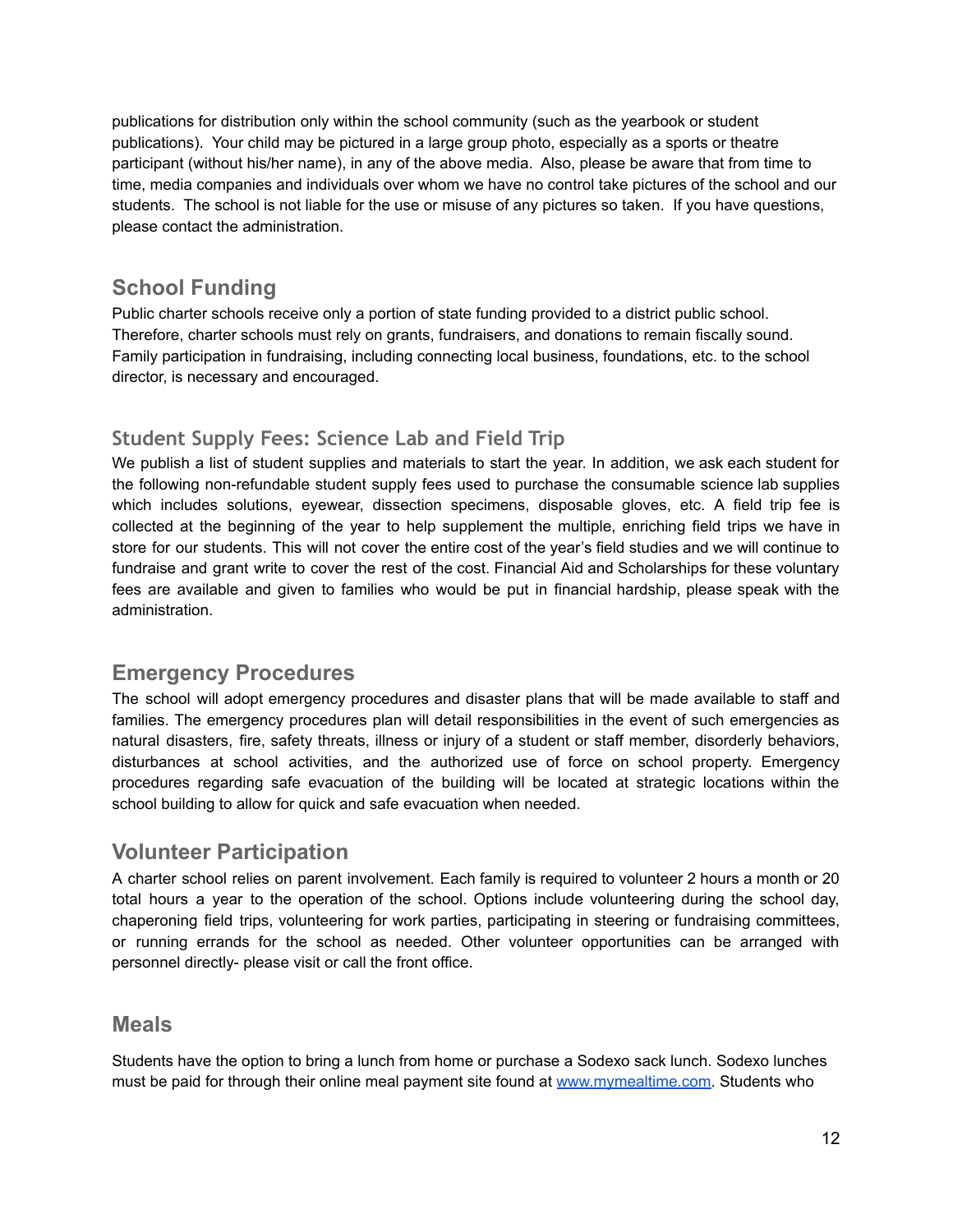would like to apply to receive free and reduced lunches from Sodexo may fill out a confidential application at the school or online.

### **Complaints**

Complaints should be directed to the party from which the complaint stems for informal discussion and resolution. For example, if a parent has a complaint about a teacher, please schedule a meeting with your teacher first to see if the issue can be resolved. If the complaint is not resolved informally, the school administrator may be informed of the complaint. Formal complaint procedures may be initiated in accordance with Board policy if the complaint remains unresolved after discussion with the direct party or school director. They will be asked to submit their written complaint directly to the Board as a whole who may choose to act on the complaint or not. Staff complaints or complaints involving other students will not be heard by the board in a public forum.

# **Enrollment and Lottery**

Open enrollment for the upcoming school year is January. *New Student Enrollment Forms* are made available on the first business day in January and may be completed in person at the school or printed off the website and mailed or hand delivered to the school. Students on the current waitlist with a lottery number from a previous lottery will retain their position if they want to roll over to the next consecutive grade. Wait list students with a lottery number from the previous lottery will be asked to confirm their continued interest in remaining on the waitlist. They will be notified using their primary contact information and asked to confirm verbally or in writing by the last business day in January of their continued intent to enroll.

At the end of the open enrollment window, a public lottery will be held. The *New Enrollment Forms* entered into the lottery must have been received in the office or postmarked by the last business day in January, the end of open enrollment period. The lottery date and time will be announced on the school's website and will be within 2 weeks of the end of the open enrollment window. A district representative and a school board member will be asked to participate in a lottery. All *New Enrollments* will be entered into the lottery and are assigned a lottery number. Priority order will be given to siblings of current students and in-district residents.

Enrollment applications received after the last business day in January will be entered into a June lottery. Families will be notified of their lottery position within 3 business days of the lottery taking place. If a family is offered a position at TVS, they have two business days to respond in writing of their intent to enroll. If the families fail to respond in writing within 2 business days then they forfeit their position. If a family accepts the position they have until the last business day of the month to submit all enrollment paperwork (February/July).

# **Flag Salute**

Students shall receive instruction in respect for the national flag and will be provided an opportunity to salute the United States flag at least once a week by reciting *The Pledge of Allegiance*. Individual students who do not participate in the salute must maintain a respectful silence during the salute.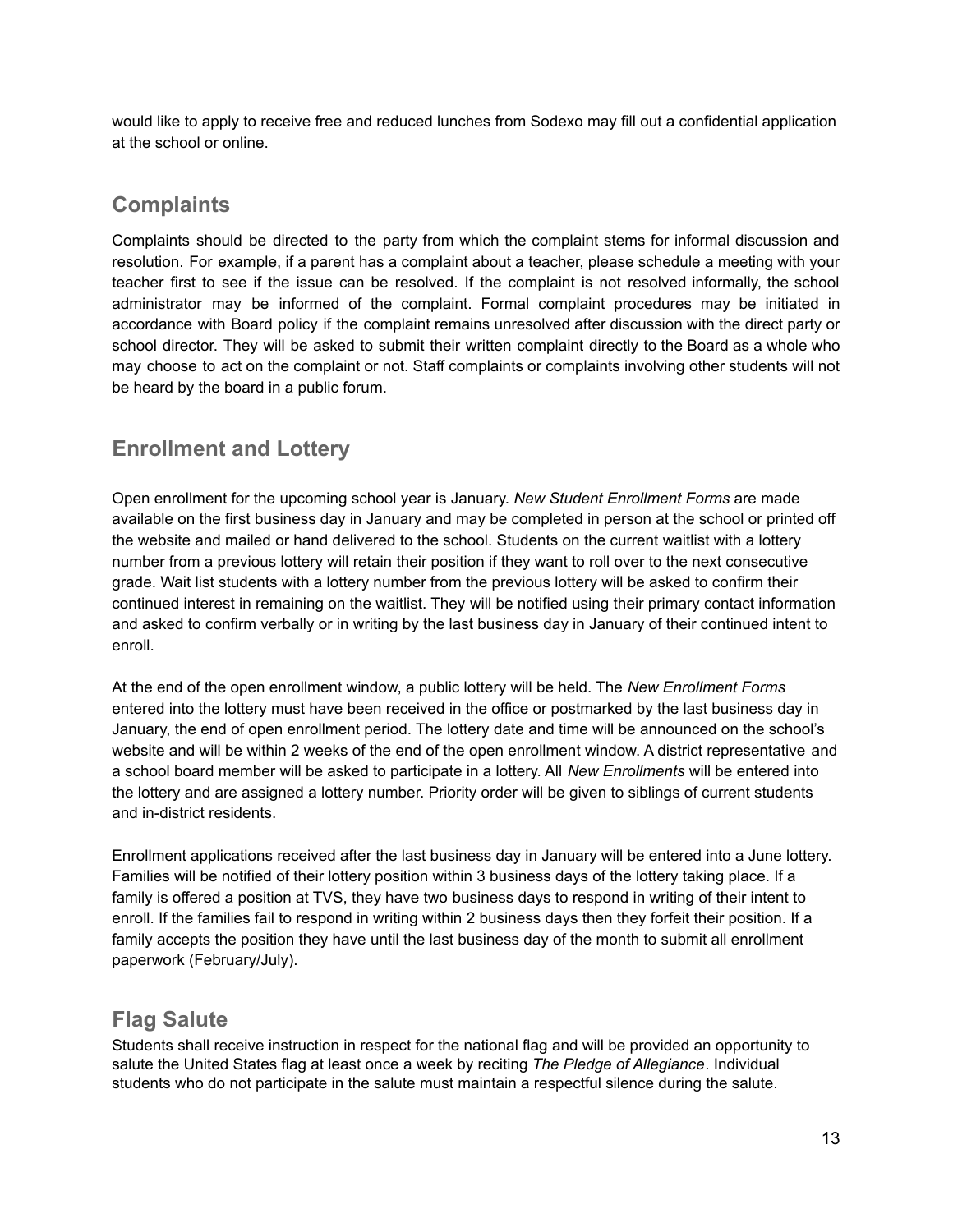### **Homeless Students**

The school provides full and equal opportunity to students in homeless situations as required by law, including immediate enrollment. School records, medical records, proof of residence or other documents will not be required as a condition for admission. A homeless student will be admitted, in accordance with the student's best interest, to the student's school of origin or will be enrolled in a district school in the attendance area in which the homeless student is actually living, unless contrary to the request of the parent or unaccompanied student.

Transportation to the student's school of origin will be provided, in accordance with the McKinney-Vento Homeless Assistance Act. For additional information concerning the rights of students and parents of students in homeless situations or assistance in accessing transportation services, contact Amy Maukonen, the school's liaison for homeless students.

### **Immunizations**

A student must be fully immunized against certain diseases or must present a certificate or statement that, for medical or religious reasons, the student should not be immunized. Proof of immunization may be personal records from a licensed physician or public health clinic.

Any student not in compliance with Oregon statutes and rules related to immunization may be excluded from school until such time as he/she has met immunization requirements. The student's parents or guardian will be notified of the reason for this exclusion. A hearing will be afforded upon request.

# **Human Sexuality, AIDS/HIV and Sexually Transmitted Disease**

#### **Instruction**

An age-appropriate plan of instruction about Human Sexuality, AIDS, HIV and Sexually Transmitted Diseases has been included as an integral part of the State's health curriculum. A part of the The plan of instruction will be include age-appropriate child sexual abuse prevention instruction for students in kindergarten through grade 12. Any parent may request that his/her student be excused from that portion of the instructional program required by Oregon law by contacting the Director for additional information and procedures.

### **Parental Rights**

Parents of students may inspect any survey created by a third party before the survey is administered or distributed by the school to students. Parents may also inspect any survey administered or distributed by the district or school containing one or more of the following items:

- 1. Political affiliations or beliefs of the student or the student's parent;
- 2. Mental or psychological problems of the student or the student's parent;
- 3. Sex behavior or attitudes;
- 4. Illegal, anti-social, self-incriminating or demeaning behavior;
- 5. Critical appraisals of other individuals with whom respondents have close family relationships;
- 6. Legally-recognized privileged or analogous relationships such as those of lawyers, physicians or ministers;
- 7. Religious practices, affiliations or beliefs of the student or the student's parents;
- 8. Income, other than that required by law to determine eligibility for participation in a program or for receiving financial assistance.

A student's personal information (name, address, telephone number, social security number) will not be collected, disclosed or used for the purpose of marketing or for selling that information without prior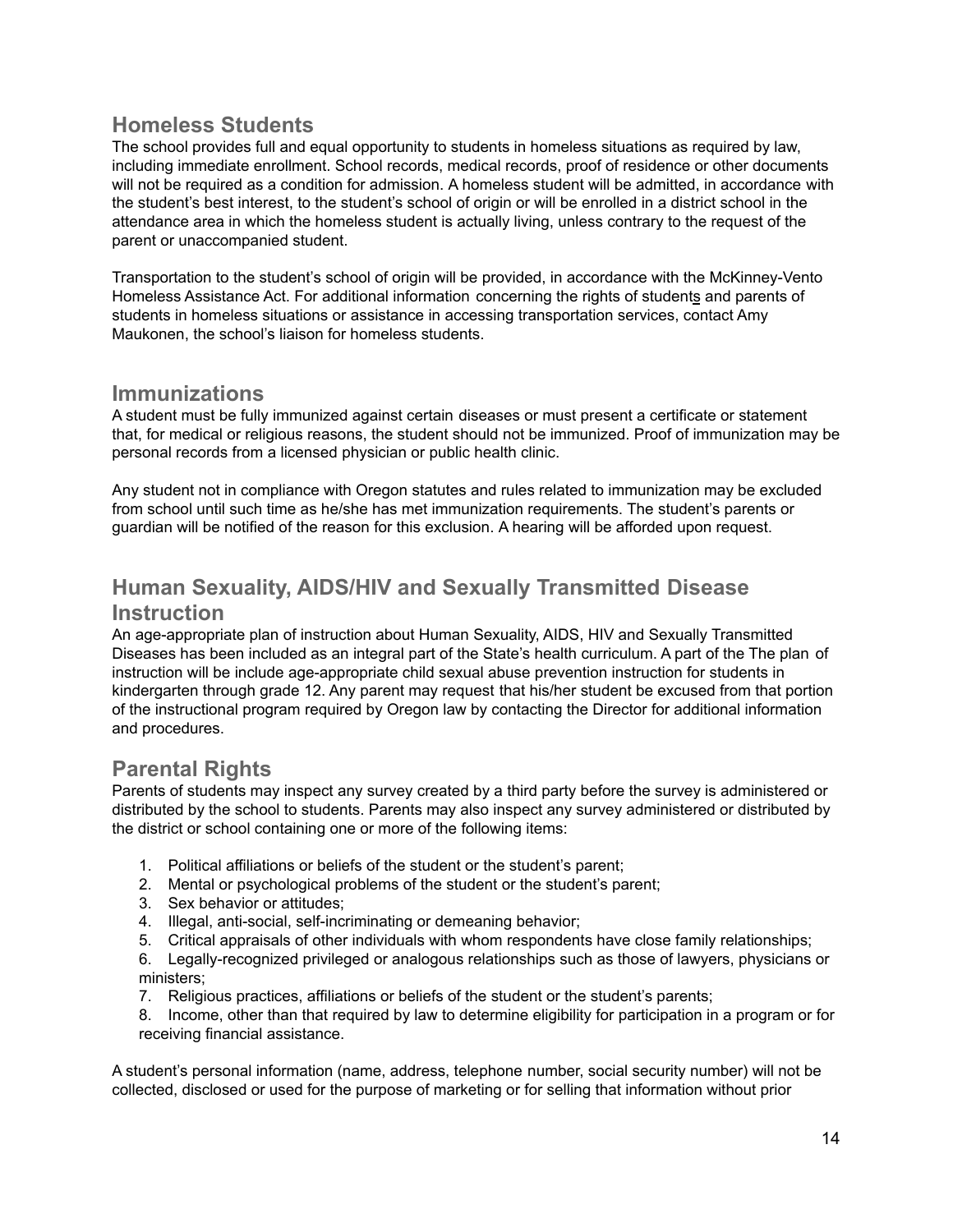notification, an opportunity to inspect any instrument used to collect such information and permission of the student's parent(s).

Instructional materials used as part of the school's curriculum may also be reviewed by the student's parent(s). Requests to review materials or to excuse students from participation in these activities, including any non-emergency, invasive physical examination or screenings administered by the school and not otherwise permitted or required by state law should be directed to the office during regular school hours.

## **Identification of Talented and Gifted**

The school serves academically talented and gifted students in grades 6-8, including talented and gifted (TAG) student from such special populations as ethnic minorities, the economically disadvantaged, the culturally different, the underachieving gifted and students with disabilities. Students will be identified based on:

- 1. Use of research based best practices to identify talented and gifted students from underrepresented populations such as ethnic minorities, students with disabilities, students who are culturally and/or linguistically diverse or economically disadvantaged;
- 2. Behavioral, learning and/or performance information;
- 3. A nationally standardized mental ability test for assistance in the identification of intellectually gifted students;
- 4. A nationally standardized academic achievement test of reading or mathematics [or a test of total English Language Arts/Literacy or total mathematics on] the Smarter Balanced Assessment for assistance in identifying academically talented students

Identified student shall score at or above the 97th percentile on one of these tests. Only students who demonstrate the potential to perform at the eligibility criteria, as well as additional students who are talented and gifted, may be identified.

Appeals: A parent may appeal the identification process services and/or placement of his/her student in the district's TAG program as follows:

Informal Process:

The parent will contact the school's teaching team to request reconsideration; The teaching team will confer with the parent and may include any additional appropriate persons, e.g., Director, counselor, teacher, etc. At this time, information pertinent to the selection or placement or services will be shared; If an agreement cannot be reached, the parent may initiate the Formal Process. Formal Process:

1. The parent shall submit a written request for reconsideration of the identification/placement to the school Director;

2. The Director shall acknowledge in writing the receipt of the request within five working days and shall forward copies of the request and acknowledgment to the teaching team.

3. The teaching team and other appropriate administrators shall review the student's file and earlier decisions within 10 working days of the original request. Additional data may be gathered to support or change the earlier decision;

4. The parent may be provided an opportunity to review school data and present additional evidence;

5. If deemed necessary, a formal hearing will be conducted by the district hearings officer utilizing the appropriate procedures;

6. A decision will be made within 20 working days after receipt of the written request for reconsideration. The parents shall be notified of the decision in writing and the decision shall be forwarded to the superintendent;

7. The decision may be appealed to the Board;